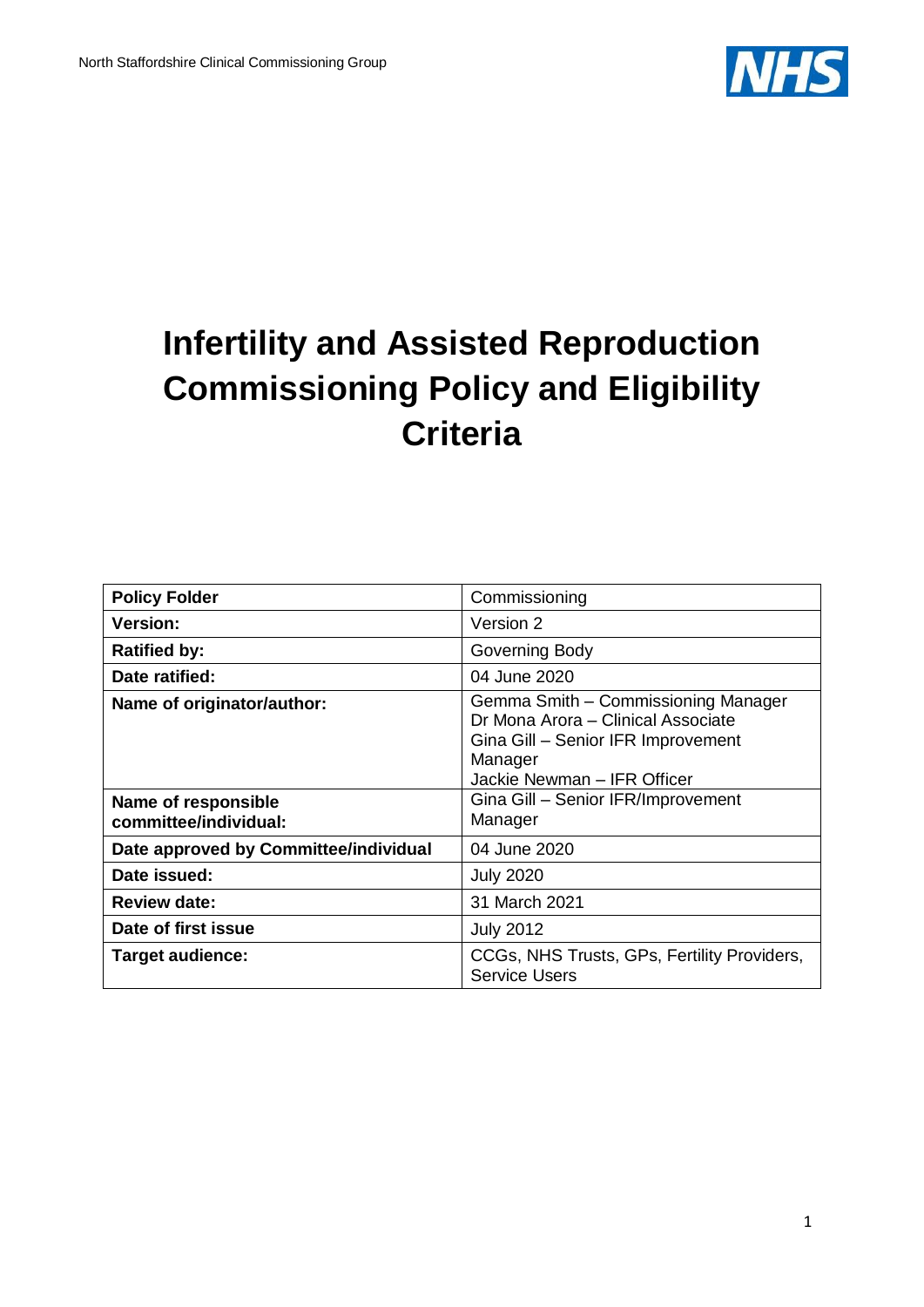

# **Abbreviations**

| <b>Abbreviations Used</b> |                                                                                                                                                                                                                                                           |
|---------------------------|-----------------------------------------------------------------------------------------------------------------------------------------------------------------------------------------------------------------------------------------------------------|
| <b>CCG</b>                | <b>Clinical Commissioning Group</b>                                                                                                                                                                                                                       |
| <b>HFEA</b>               | Human Fertilisation and Embryology Authority -<br>UK's independent regulator overseeing the use<br>of gametes and embryos in fertility treatment<br>and research                                                                                          |
| <b>ICSI</b>               | Intracytoplasmic Sperm Injection - a single<br>sperm is injected into the egg                                                                                                                                                                             |
| IUI                       | Intra-Uterine insemination – insemination of<br>sperms into a woman's uterus                                                                                                                                                                              |
| <b>IVF</b>                | In Vitro fertilisation - patients eggs and her<br>partners sperm are collected and placed<br>together within a laboratory setting to achieve<br>fertilisation outside of the body. The embryos<br>produced are then transferred to the female<br>patient. |
| <b>NICE</b>               | National Institute of Clinical Excellence - an<br>independent organisation responsible for<br>providing national guidance on promoting good<br>health and preventing and treating ill health                                                              |
| <b>BMI</b>                | Body Mass Index - this is calculated by you<br>weight in kilograms divided by the square of<br>your height in meters                                                                                                                                      |
| <b>HIV</b>                | Human immunodeficiency virus                                                                                                                                                                                                                              |
| <b>GUM</b>                | <b>Genito Urinary Medicine</b>                                                                                                                                                                                                                            |
| <b>IFR</b>                | Individual Funding Request - CCGs process for<br>applications for services/treatments that are not<br>routinely commissioned. Patients must<br>demonstrate exceptionality to secure funding.                                                              |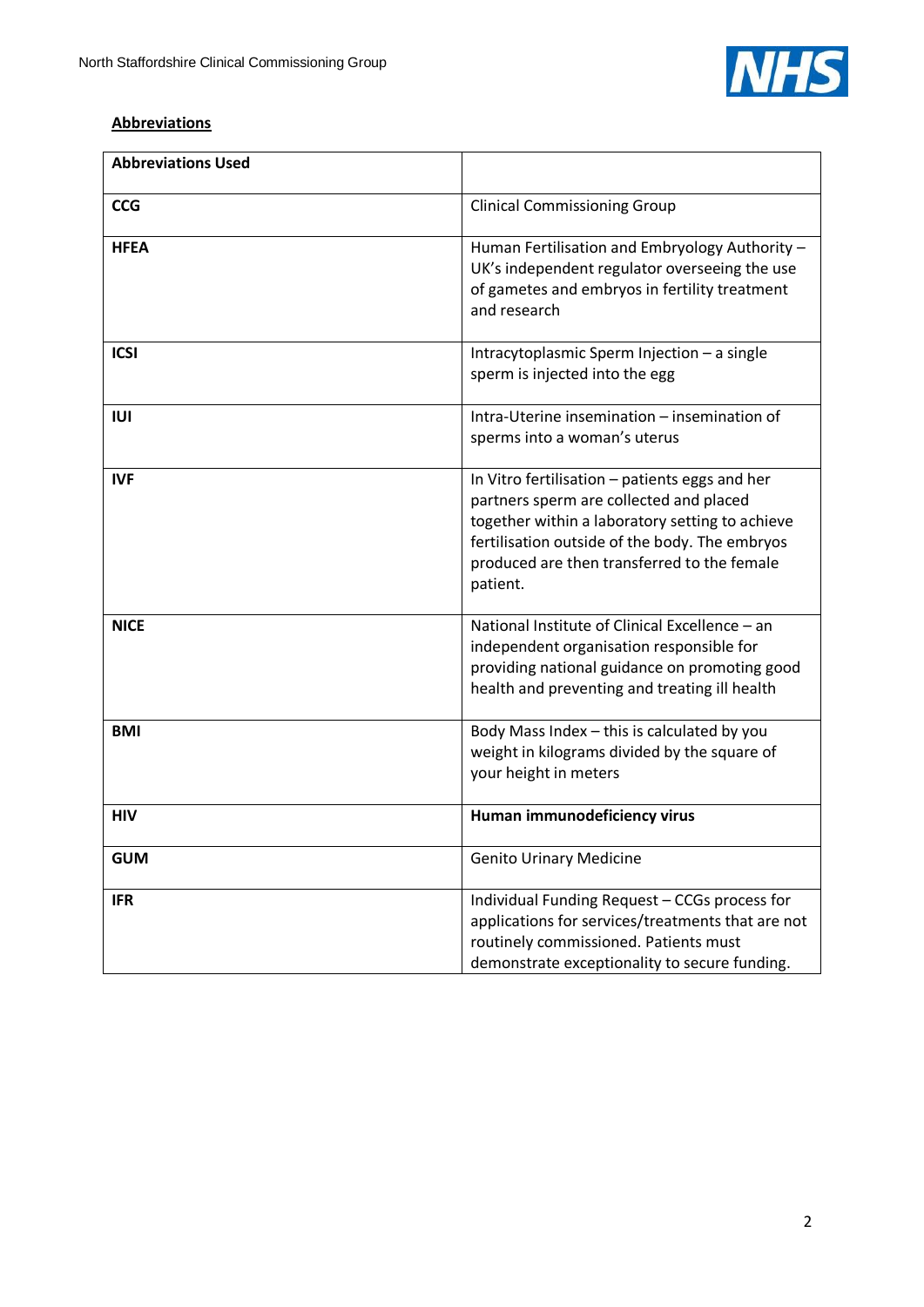

# **VERSION CONTROL**

| <b>Version</b><br><b>Number</b> | Date             | <b>Outline of Amendments</b>                                                                                                                                                              |
|---------------------------------|------------------|-------------------------------------------------------------------------------------------------------------------------------------------------------------------------------------------|
| 1.0                             | <b>July 2012</b> | <b>Initial Policy</b>                                                                                                                                                                     |
| 2.0                             | June 2020        | Surgical Sperm Retrieval amended to reflect NHSE<br>٠<br>commissioning responsibility<br>Revision to cryopreservation<br>$\bullet$<br>Revision to same sex couples criterion<br>$\bullet$ |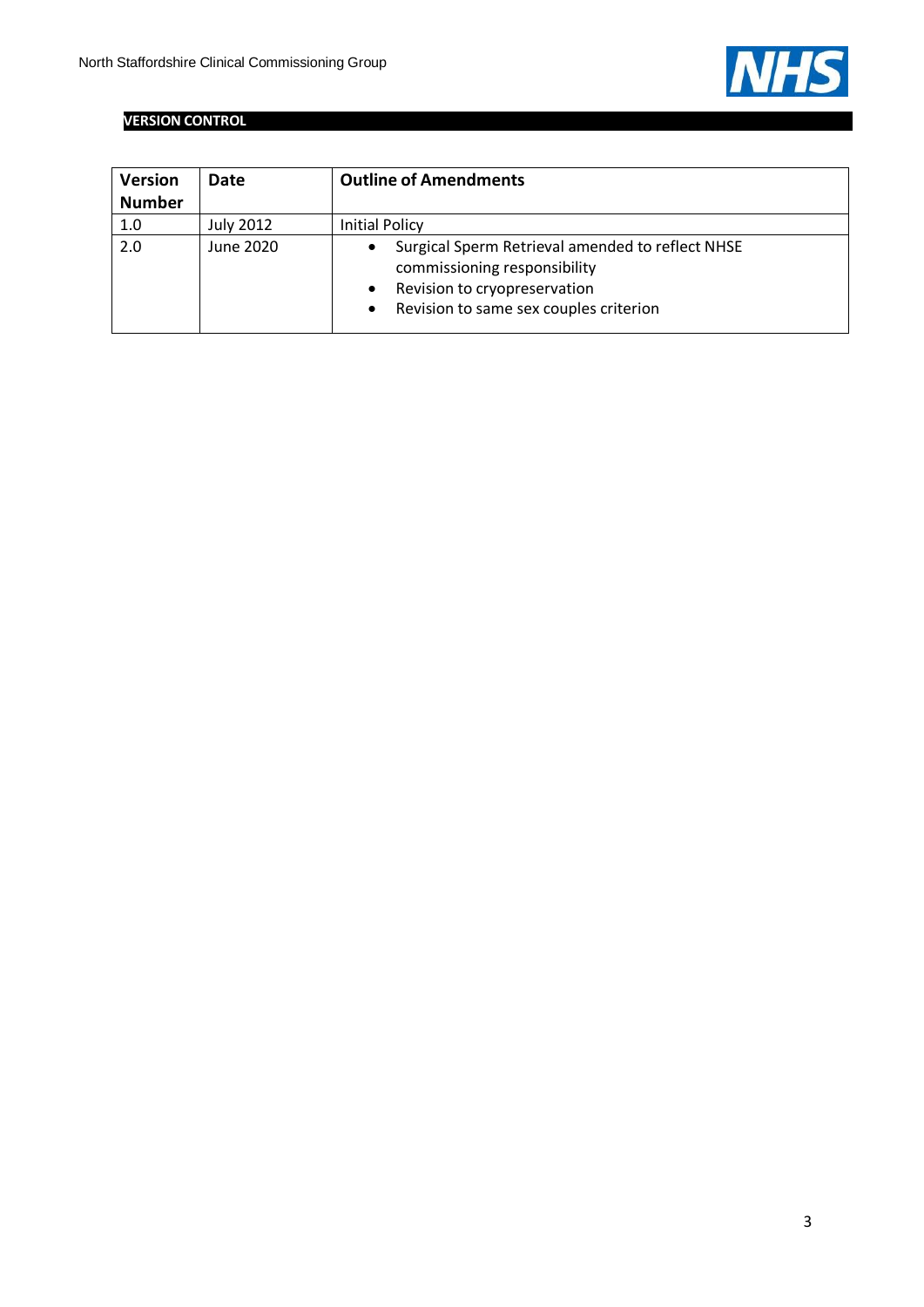

# **1. Introduction**

- 1.1 Fertility problems are common in the UK and affect around one in seven couples. It is estimated that 84% of couples will conceive within one year if they do not use contraception and have regular sexual intercourse. Of those who do not conceive in the first year, about half will do so in the second year (cumulative pregnancy rate of c.92%). The remaining 8% of couples will be unable to conceive without medical intervention and will be considered to be infertile.<sup>1</sup>
- 1.2 NICE defines infertility as either the presence of known reproductive pathology, or for heterosexual couples, failure to conceive after two years of regular unprotected sexual intercourse in the absence of known reproductive pathology.<sup>2</sup> There are a number of causes of infertility and causes are unidentified in a quarter of cases. NICE estimate that a typical CCG can expect 230 new consultant referrals (couples) per 250,000 population per year.
- 1.3 The main aim of this policy is to assist couples with medical or physical limits to their infertility and is based on the principles that fertility services must be commissioned from centres with better than national average rates and that the patient eligibility criteria should reflect the highest probability of success from assisted conception techniques in line with national evidence.
- 1.4 This policy sets out the criteria for access to specialist fertility services for the population of North Staffordshire Clinical Commissioning Group, specifically the entitlement to ICI, IVF and ICSI. Access to fertility services is governed by the principal of all other services, namely clinical effectiveness, cost effectiveness and the outcomes of the CCGs annual Joint Strategic Needs Assessment. Research within the area of fertility is fast moving and this policy will be reviewed annually in line with the CCG's prioritisation process and within 3 months of any changes in the national guidance in relation to fertility. All fertility providers must be licensed with the HFEA in order to be commissioned under this policy.
- 1.5 The intention of this policy is to set out the commissioning arrangements for fertility services in a manner that is clear, fair and transparent, and the criteria has been developed in line with clinical evidence taking in account the success rates of fertility treatments and the impact that different factors have on this. This paper should be read in conjunction with the following supporting evidence:
	- NICE Guidance CG011 'Fertility: assessment and treatment for people with fertility problems' (2004)
	- The Human Fertilisation and Embryology Authority (HFEA) document 'The Best Start to Life' (2007)
	- Regulated Fertility Services: A Commissioning Aid (2009)
	- Clinical Knowledge Summary, www.cks.nhs.uk/infertility
	- Schmidt L. Infertility and assisted Reproduction in Denmark. Epidemiology and psychosocial consequences. *Dan Med Bull. (2006)* Nov;53 (4):390-417

<sup>1</sup> <sup>1</sup> DH Regulated Fertility Services. 2009

<sup>2</sup> NICE Clinical Guideline 11. 2004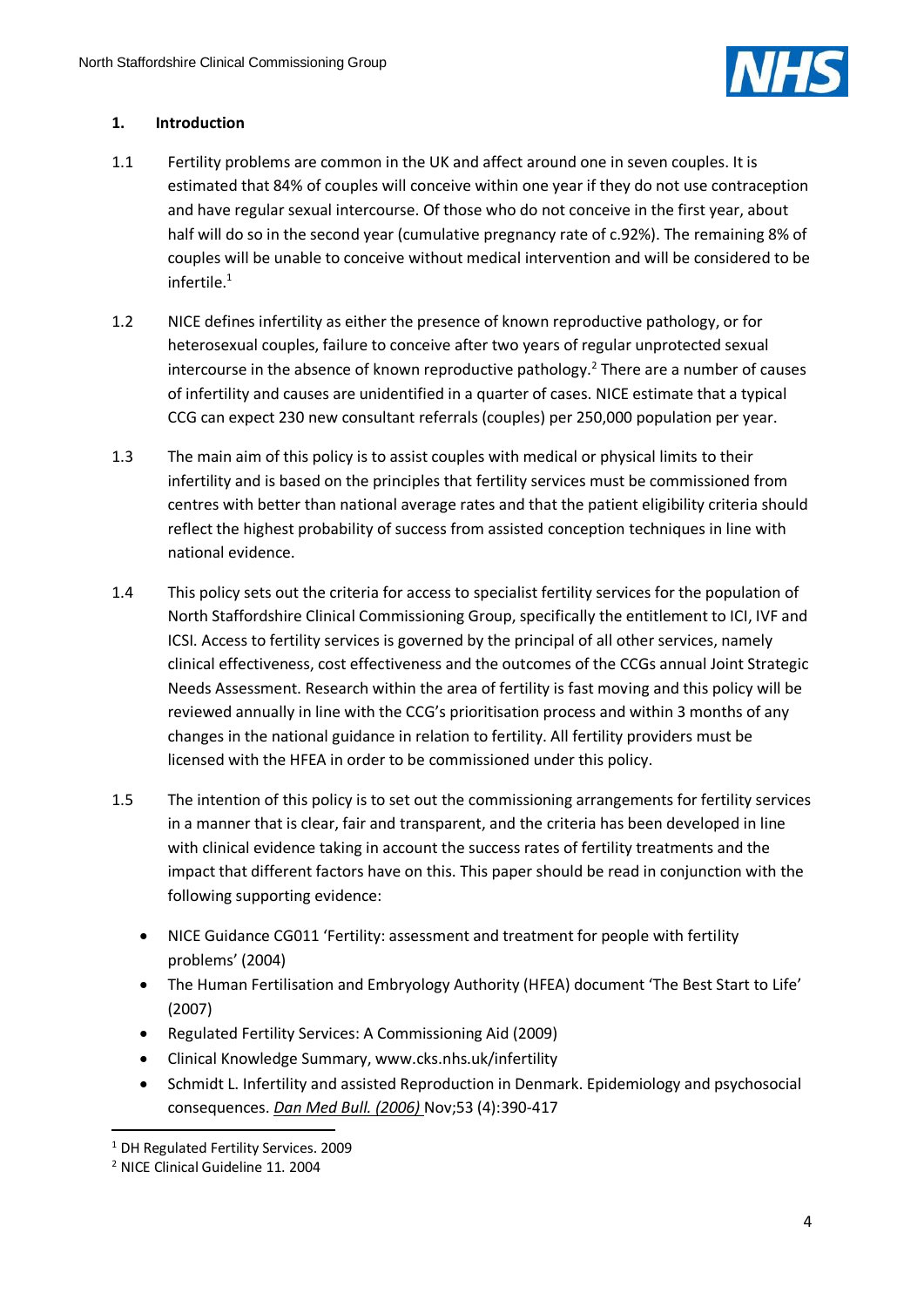

Department of Health: Regulated Fertility Services (2009)

## **2 Commissioned Services**

- 2.1 The criteria in the below table should be applied to all couples from point of referral into secondary care. Patients who do not meet the criteria will not be eligible to commence investigations for infertility or any subsequent treatment for infertility.
- 2.2 Treatment for infertility problems should include drugs, surgery, lifestyle advice and assisted conception techniques such as IVF. Counselling should also be offered in relation to the impact that this treatment can have on a couple's life. The care pathway for infertility begins in primary care where the first stage of treatment is generally lifestyle advice to increase the chance of conception happening naturally. If this is not effective, initial assessment such as semen analysis should take place. If appropriate and the patients meet the CCG criteria, they are eligible to be referred to secondary care where further investigations and treatment will be carried out such as hormonal drugs to stimulate ovulation. If this is unsuccessful or inappropriate and the couple fit North Staffordshire CCGs eligibility criteria then they will be referred to tertiary care for assessment for assisted conception techniques such as IUI, ICSI and IVF.<sup>3</sup>
- 2.3 Tertiary services include IUI, ICSI and IVF. Other assisted reproduction and fertility services are **not** routinely commissioned. All tertiary centres providing this service must be licensed with the HFEA in order to be commissioned under this policy.

# **3. IVF/ICSI/IUI**

- 3.1 North Staffordshire CCG will commission ONE funded cycle of IVF/ICSI **or** a maximum of THREE cycles of IUI (stimulated or non-stimulated) for couples with unexplained fertility, mild endometriosis or mild male factor infertility taking into account patient choice.
- 3.2 One cycle of IVF/ICSI treatment is defined as one fresh cycle including ovulation induction, egg retrieval, fertilisation and implantation, and includes appropriate diagnostic tests, scans and pharmacological therapy. The CCG will also commission as part of a cycle blastocyst transfer. North Staffordshire CCG will not fund any subsequent cycles using frozen embryos following the completion of a first full cycle.
- 3.3 IUI, or intrauterine insemination, is a relatively simple infertility treatment, where a small tube is used to place specially washed sperm directly into the uterus. Each attempt at this is classed as a cycle of IUI. Donor sperm will not be funded as part of the treatment in line with this policy

# **4. Abandoned Cycles**

-

Abandoned cycles will be funded up to the point of failed fertilisation. Beyond this a cycle would not be considered to have been abandoned. Couples will be eligible for one

<sup>3</sup> DH Regulated Fertility Services. 2009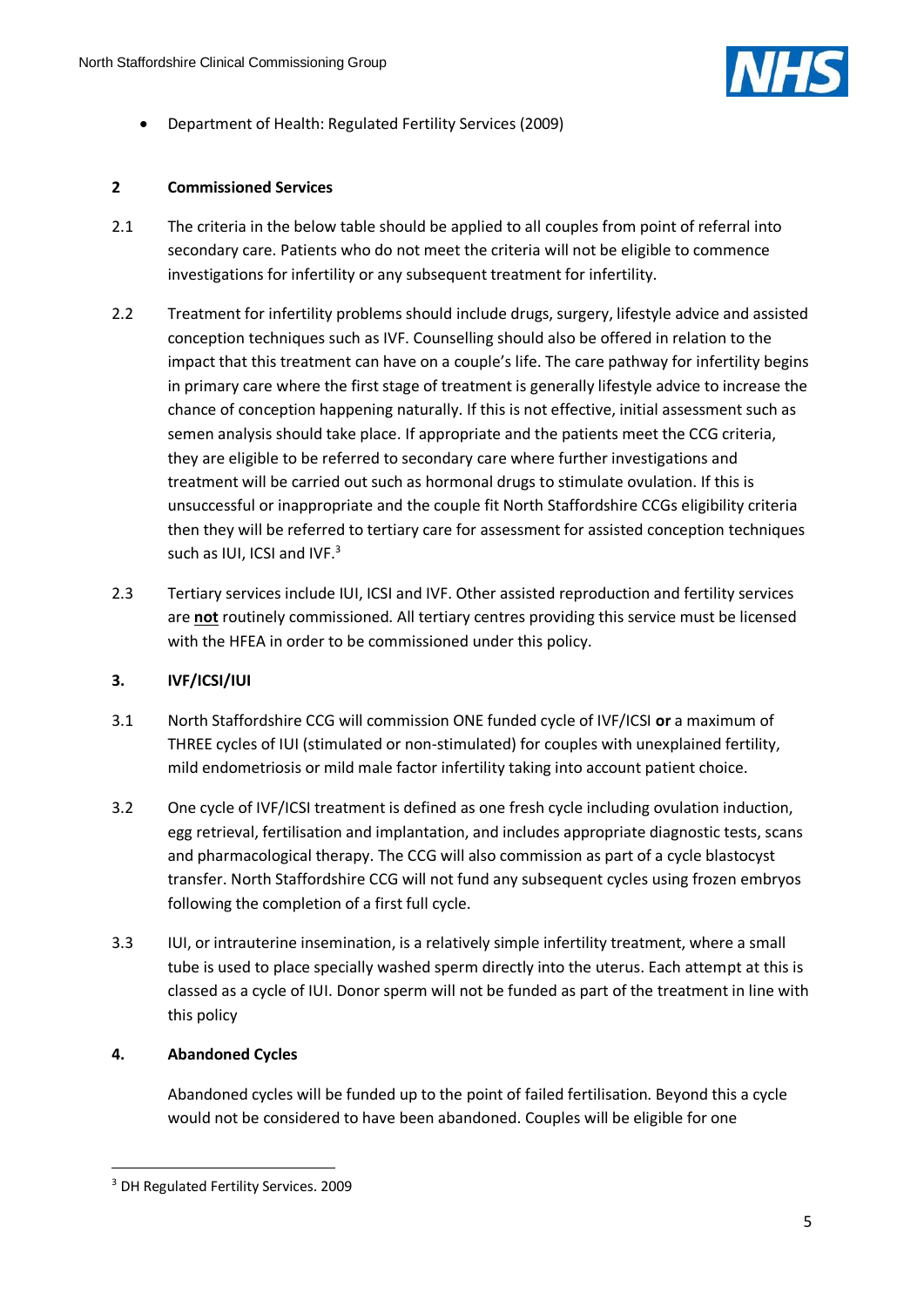

abandoned cycle as part of their treatment where the previous cycle has been abandoned for medical reasons. Social reasons will not be taken into account.

#### 5. **Donor Sperm**

North Staffordshire CCG will not routinely fund donor sperm but will fund the associated IUI/IVF/ICSI treatment in line with the eligibility criteria within this policy providing the sperms meet the criteria set out by the treating provider unit. Patients wishing to access donor sperm treatments must make their own arrangements but are advised to check with the treating provider unit to ensure HFEA guidelines before accessing donated sperms.

#### 6. **Donor Eggs**

North Staffordshire CCG will not routinely fund donor eggs but will fund the associated IUI/IVF/ICSI treatment in line with the eligibility criteria within this policy providing the eggs meet the criteria set out by the treating provider unit. Patients wishing to access donor eggs must make their own arrangements but are advised to check with the treating provider unit to ensure HFEA guidelines before accessing donated eggs

#### 7. **Surgical Sperm Retrieval**

Surgical sperm retrieval (SSR) is the funding responsibility of NHSE and therefore will not be funded by the CCG. https://www.england.nhs.uk/wp-content/uploads/2018/07/Surgicalsperm-retrieval-for-male-infertility.pdf

#### 8. **Egg and Sperm Storage**

Embryo and sperm storage will be funded for patients fitting the CCGs eligibility criteria and undergoing NHS funded assisted reproduction treatment in line with North Staffordshire CCGs Fertility Policy. Storage will be funded for up until the end of the year in which the first cycle of IVF/ICSI is completed and should the patient wish to continue to store the frozen embryos or sperm, this would have to be funded privately by the patient. The CCG will not fund any additional cycles of IVF/ICSI/IUI following the failure of a complete first cycle.

# 9. **Fertility Preservation**

- 9.1 Cryopreservation of gametes will be available to all patients undergoing medical treatment that may render them infertile. Any funding requests for cryopreservation will be subject to prior approval. There is no lower age for eligibility under these circumstances. The CCG will pay for storage for a maximum of 5 years. After this period, patients wishing to continue to store may self-fund in line with HEFA Guidance.
- 9.2 Freezing method Where oocytes are being preserved, the CCG will only fund freezing by vitrification. Other methods of freezing oocytes are not routinely funded.
- 9.3 Patients wishing to use stored gametes **must** meet the eligibility criteria within this policy at the time of application for assisted conception in an NHS setting.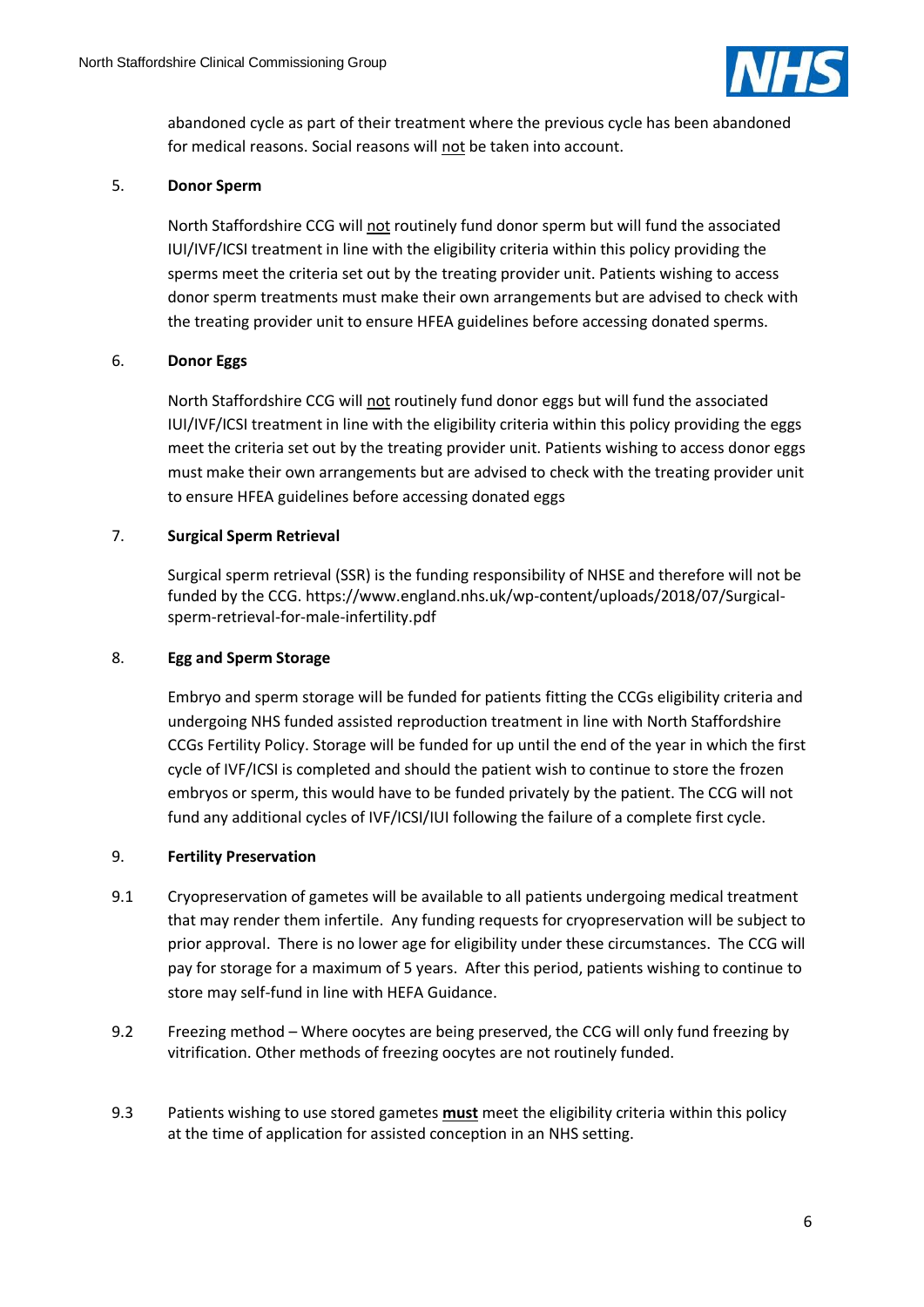

## 10. **Single Embryo Transfer**

Multiple Births are associated with greater risk to mothers and children and the HFEA therefore recommends that steps are taken by providers to minimise multiple births. We support the HFEA guidance on single embryo transfer and monitoring mechanisms will be put in place with tertiary providers to ensure that the HFEA targets are met. All providers are required to have a multiple birth minimisation strategy.<sup>4</sup>

## 11. **Sperm Washing**

North Staffordshire CCG will fund sperm washing for IUI/IVF/ICSI in infertile couples where the male partner is HIV positive and the female partner is HIV negative in line with the eligibility criteria set out within this document.

Patients who are fertile will be eligible for NHS funding for sperm washing, but the CCG will not fund any subsequent IVF/ICSI/IUI for this group of patients.

#### 12. **Pre Implantation Diagnosis/Pre Implantation Screening**

Pre Implantation Diagnosis and Pre Implantation Screening are not covered within the scope of this policy. Please refer to the CCGs Pre Implantation Genetic Diagnosis policy for guidance on this area.

#### 13. **Surrogacy**

Surrogacy will not be routinely funded by North Staffordshire CCG. Cases will be considered via the CCG's Individual Funding Request route and must demonstrate exceptionality.

#### 14. **Risks associated with assisted conception methods**

Risks such as the chance of multiple pregnancies and a slightly higher risk of ectopic pregnancy should be clearly explained to couples prior to them deciding to embark on any assisted reproduction pathway.

#### 15. **IVF treatment for seriously injured veterans**

The independent Medical Expert Group set up as a result of the Lord Boyce Review of the Armed Forces Compensation Scheme recommend that veterans suffering serious genital injuries be guaranteed at least three cycles of IVF. The CCG will implement this recommendation and applications should be made via the Individual Funding Request route.

#### 16 **Eligibility Criteria**

- 16.1 Please see appendix 1 for the referral pathway through primary, secondary and tertiary care**.**
- 16.2 It is the responsibility of the referring GP to ensure that patients meet the below criteria's numbers 1-12 prior to any referral being made into secondary or tertiary care. Patients should not be started on a pathway whereby they would not be in a position to be referred

-

<sup>4</sup> HFEA 2009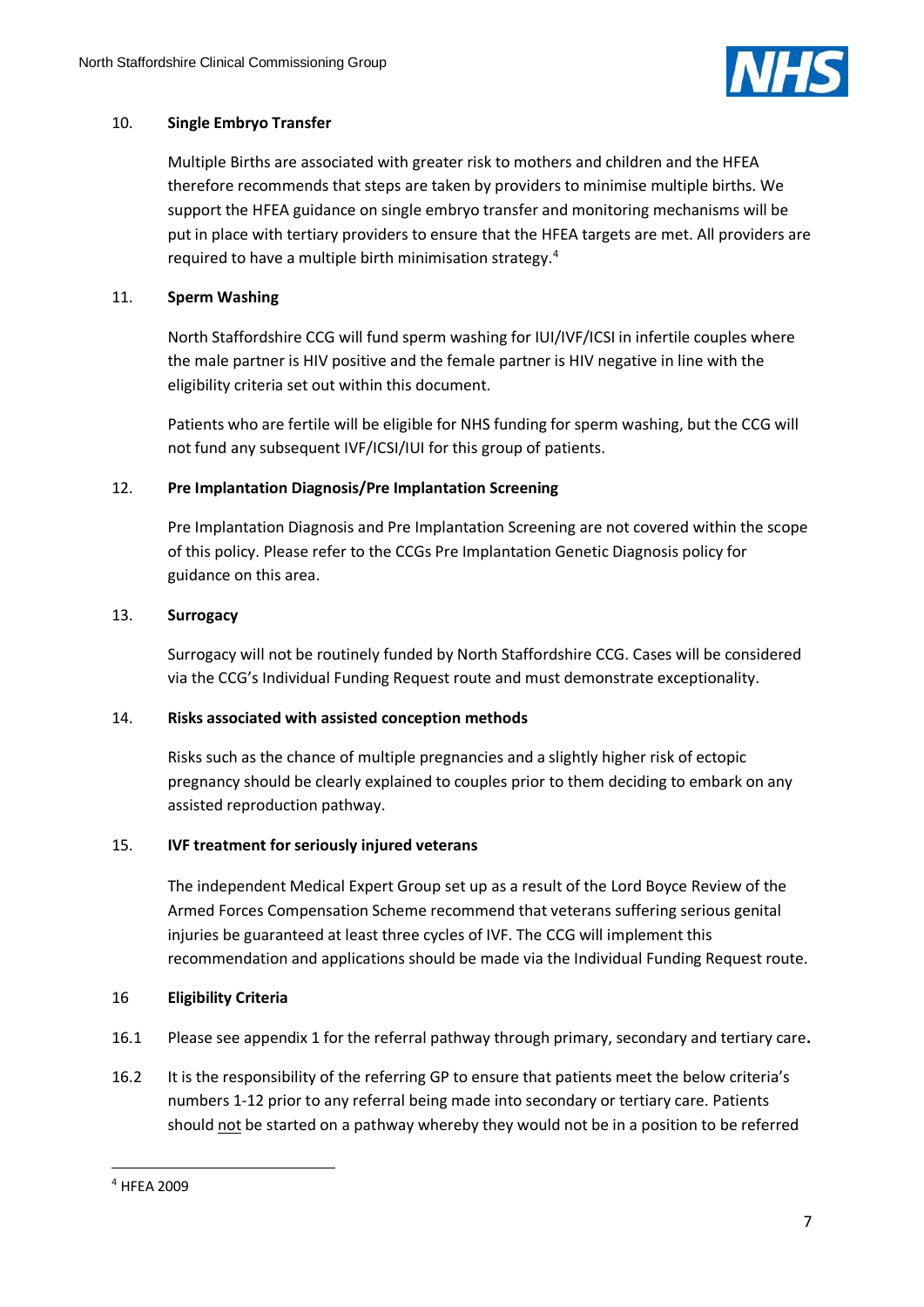

into secondary care at least 6 months before the woman's 35<sup>th</sup> birthday. Patients who do not meet criteria 1-12 at point of presentation to their GP are not eligible for NHS funding for investigations of infertility or any corresponding treatments relating to infertility within secondary or tertiary care.

- 16.3 It is the responsibility of the referring GP to ensure that patients are aware of the eligibility criteria for funding across the whole pathway and that they understand that the criteria below are applicable across each stage.
- 16.4 Please note that there are additional criteria for same sex couples and single women in addition to criteria numbers 1-12
- 16.5 Please note that there are additional criteria for patients who are undergoing medical treatment that is likely to make them infertile.

| Criteria                              | Description                                                                                                                                                                                                                                                                                                                                                                                                                                                                                                                |
|---------------------------------------|----------------------------------------------------------------------------------------------------------------------------------------------------------------------------------------------------------------------------------------------------------------------------------------------------------------------------------------------------------------------------------------------------------------------------------------------------------------------------------------------------------------------------|
| 1. Woman's Age                        | Any treatment cycle will not be commenced if the patient is less than 23<br>years of age but a referral into tertiary care must be made before the<br>female reaches her 35 <sup>th</sup> birthday.                                                                                                                                                                                                                                                                                                                        |
|                                       | Any female meeting the CCGs eligibility criteria must be referred to<br>secondary care at least 6 months prior to her 35 <sup>th</sup> birthday.                                                                                                                                                                                                                                                                                                                                                                           |
|                                       | It is the responsibility of service providers to ensure that eligible<br>couples have been referred into tertiary care for their IVF/ICSI/IUI<br>treatment before the 35 <sup>th</sup> birthday of the female undergoing treatment<br>If the patient does not undergo their treatment within the 6 months<br>following their 35 <sup>th</sup> birthday they will no longer be eligible for NHS<br>funding.                                                                                                                 |
|                                       | Women who are above the age of 35 or who are likely to be above the<br>age of 35 at the point of entering tertiary care are not eligible for any<br>tests or investigations in secondary or tertiary care.                                                                                                                                                                                                                                                                                                                 |
| Women's BMI<br>2.                     | Obesity and smoking reduce fertility and increase risks to mother and<br>baby during pregnancy. The woman should have a BMI of between 19<br>and 30 at the time of commencement of secondary care treatment.<br>Women who are overweight or underweight will be offered referral to<br>dieticians/lifestyle interventions in order to improve their BMI before<br>being eligible to commence investigations in secondary and tertiary<br>care. Women with a BMI of less than 19 and greater than 30 will not be<br>funded. |
| Man/Patient's<br>3.<br>partners age   | Under 55 years of age                                                                                                                                                                                                                                                                                                                                                                                                                                                                                                      |
| Identified<br>4.<br>cause/duration of | Couples who have an identified cause for their fertility problems OR<br>have infertility of at least 2 years duration                                                                                                                                                                                                                                                                                                                                                                                                      |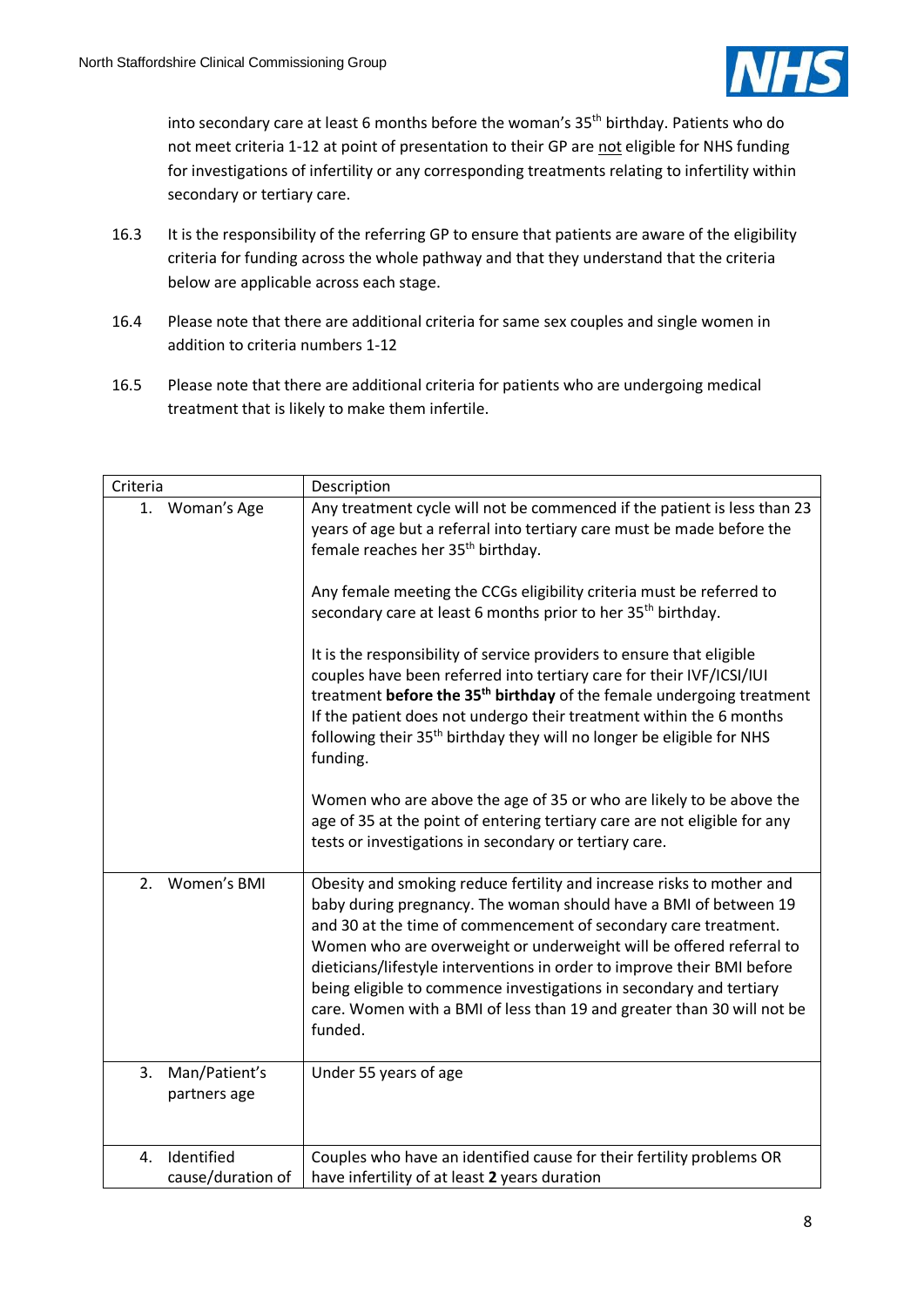

| sub fertility                   |                                                                                                                                                                                                                                                                                                                                                                                                                                                                                                    |
|---------------------------------|----------------------------------------------------------------------------------------------------------------------------------------------------------------------------------------------------------------------------------------------------------------------------------------------------------------------------------------------------------------------------------------------------------------------------------------------------------------------------------------------------|
| 5.<br>Previous IVF<br>Treatment | Previous treatment, however funded precludes patients from being<br>eligible for NHS funded cycles. This is not applicable where same -sex<br>couples have self-funded donor insemination/IUI for the purpose of<br>demonstrating infertility in line with criterion 15 below.                                                                                                                                                                                                                     |
| Previous<br>6.<br>sterilisation | Couples are ineligible if previous sterilisation has taken place (either<br>partner), even if it has been reversed                                                                                                                                                                                                                                                                                                                                                                                 |
| Relationship<br>7.              | Couples should be in a stable relationship of at least two years duration<br>and should be married, or cohabiting, with each other. Couples should<br>also be seen together within primary, secondary and tertiary services as<br>fertility treatment concerns both partners. The referring clinician must<br>ensure that couples are aware of the implications of IVF treatment and<br>the commitments required before making a referral for assisted<br>conception.                              |
| <b>GP Registration</b><br>8.    | The female partner must be resident and registered with a North<br>Staffordshire GP                                                                                                                                                                                                                                                                                                                                                                                                                |
| Parental status<br>9.           | Couples must not have a living child from their current or any previous<br>relationships, regardless of whether the child resides with them. This<br>includes any adopted child within their current or previous relationship.<br>Once accepted for treatment, should a child be adopted or a pregnancy<br>leads to a live birth the couple will no longer be eligible for treatment.<br>Foster children are not included within this criteria                                                     |
| 10. Smoking Status              | Where couples smoke, only those who agree to take part in a<br>supportive programme of smoking cessation will be accepted on any<br>assisted conception or IVF waiting list and should be non-smoking at the<br>time of commencing investigations within secondary care.                                                                                                                                                                                                                           |
| 11. Child welfare               | The welfare of any resulting child is paramount. In order to take into<br>account the welfare of the child, consideration should be given to<br>factors that are likely to cause serious psychological or medical harm to<br>the child that is born. Consideration should be given to any alcohol or<br>substance misuse by the couple. The above are a requirement of the<br>HFEA and the following HFEA guidance should be used when making<br>these decisions: http://www.hfea.gov.uk/code.html |
| 12. Medical<br>Conditions       | Treatment may be denied on other medical grounds not explicitly<br>covered in this document. Consideration should be given to the<br>couple's use of alcohol, caffeine, tobacco and illegal substances prior to<br>the patient being referred for any assisted conception or IVF treatment<br>as these factors are detrimental to the success of the procedures.                                                                                                                                   |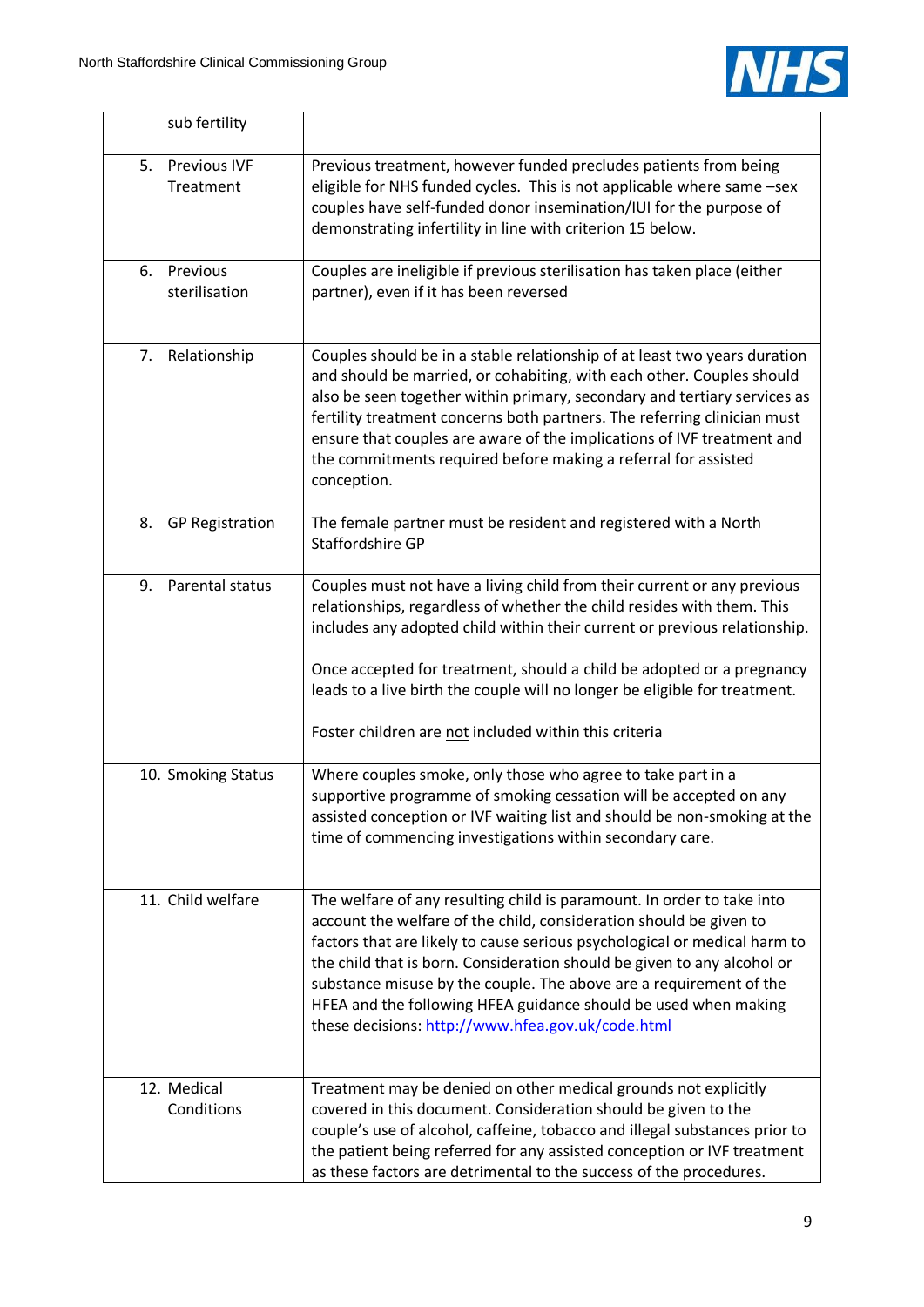

| 13. HIV in addition to<br>the above criteria | Sperm washing will be commissioned for infertile couples where the<br>male is HIV positive and the female is HIV negative and where patients<br>fit all eligibility criteria within this policy.                                                                                                                                                                                                                                                                                                                                                                                                                                                                                                                                                                                                                                                                                                                                                                                                                                                                                                                                                                                                                                                                                                                                                                                                                                                                                                                                                                                                       |
|----------------------------------------------|--------------------------------------------------------------------------------------------------------------------------------------------------------------------------------------------------------------------------------------------------------------------------------------------------------------------------------------------------------------------------------------------------------------------------------------------------------------------------------------------------------------------------------------------------------------------------------------------------------------------------------------------------------------------------------------------------------------------------------------------------------------------------------------------------------------------------------------------------------------------------------------------------------------------------------------------------------------------------------------------------------------------------------------------------------------------------------------------------------------------------------------------------------------------------------------------------------------------------------------------------------------------------------------------------------------------------------------------------------------------------------------------------------------------------------------------------------------------------------------------------------------------------------------------------------------------------------------------------------|
|                                              | A consultant in Genito Urinary Medicine or Infectious Diseases will be<br>required to confirm the couples suitability for NHS fertility funding.                                                                                                                                                                                                                                                                                                                                                                                                                                                                                                                                                                                                                                                                                                                                                                                                                                                                                                                                                                                                                                                                                                                                                                                                                                                                                                                                                                                                                                                       |
| 14. Same sex couples                         | <b>Same Sex Female Couples and Single Females</b>                                                                                                                                                                                                                                                                                                                                                                                                                                                                                                                                                                                                                                                                                                                                                                                                                                                                                                                                                                                                                                                                                                                                                                                                                                                                                                                                                                                                                                                                                                                                                      |
| in addition to the<br>above criteria         | The aim of this policy is to assist couples with medical or physical limits<br>to their infertility.                                                                                                                                                                                                                                                                                                                                                                                                                                                                                                                                                                                                                                                                                                                                                                                                                                                                                                                                                                                                                                                                                                                                                                                                                                                                                                                                                                                                                                                                                                   |
|                                              | Infertility is defined as the failure of a female of reproductive age to<br>conceive after 1 year of regular unprotected vaginal intercourse, in the<br>absence of any known medical cause of infertility.                                                                                                                                                                                                                                                                                                                                                                                                                                                                                                                                                                                                                                                                                                                                                                                                                                                                                                                                                                                                                                                                                                                                                                                                                                                                                                                                                                                             |
|                                              | In circumstances where the above definition cannot be applied (for<br>example same sex couple) infertility may be demonstrated by the<br>failure to conceive after 6 cycles of self-funded donor insemination/IUI<br>during the previous 12 months, undertaken at a Human Fertilisation<br>and Embryology Authority (HFEA) licensed clinic, in the absence of any<br>known reproductive pathology.                                                                                                                                                                                                                                                                                                                                                                                                                                                                                                                                                                                                                                                                                                                                                                                                                                                                                                                                                                                                                                                                                                                                                                                                     |
|                                              | Same sex couples and single women will be required to<br>demonstrate infertility prior to commencing any investigations<br>in line with the policy for heterosexual couples.<br>Patients who have been having regular sexual intercourse with<br>$\bullet$<br>a male for a minimum of 2 years in an attempt to conceive<br>would have to have medical proof that the male had no fertility<br>issues prior to commencing on an infertility pathway against<br>the above criteria 1-12 in line with the policy for heterosexual<br>couples.<br>Where only one partner is sub fertile, clinicians should discuss<br>the possibility of the other partner trying to conceive before<br>proceeding to interventions involving the sub fertile partner<br>The partner of the prospective mother is 55 years old or<br>$\bullet$<br>younger<br>North Staffordshire CCG will not routinely fund donor sperm<br>٠<br>but will fund the associated IUI or IVF/ICSI treatment in line<br>with the eligibility criteria within this policy providing the<br>sperms meet the criteria set out by the treating provider unit.<br>Patients wishing to access donor sperm treatments must make<br>their own arrangements but are advised to check with the<br>treating provider unit to ensure HFEA guidelines before<br>accessing donated sperms<br>Both members of the couple must accept joint legal<br>٠<br>responsibility for any child produced through fertility<br>treatment.<br>The partner of a prospective mother who has undertaken NHS<br>funded fertility treatment, whether successful or not, will be |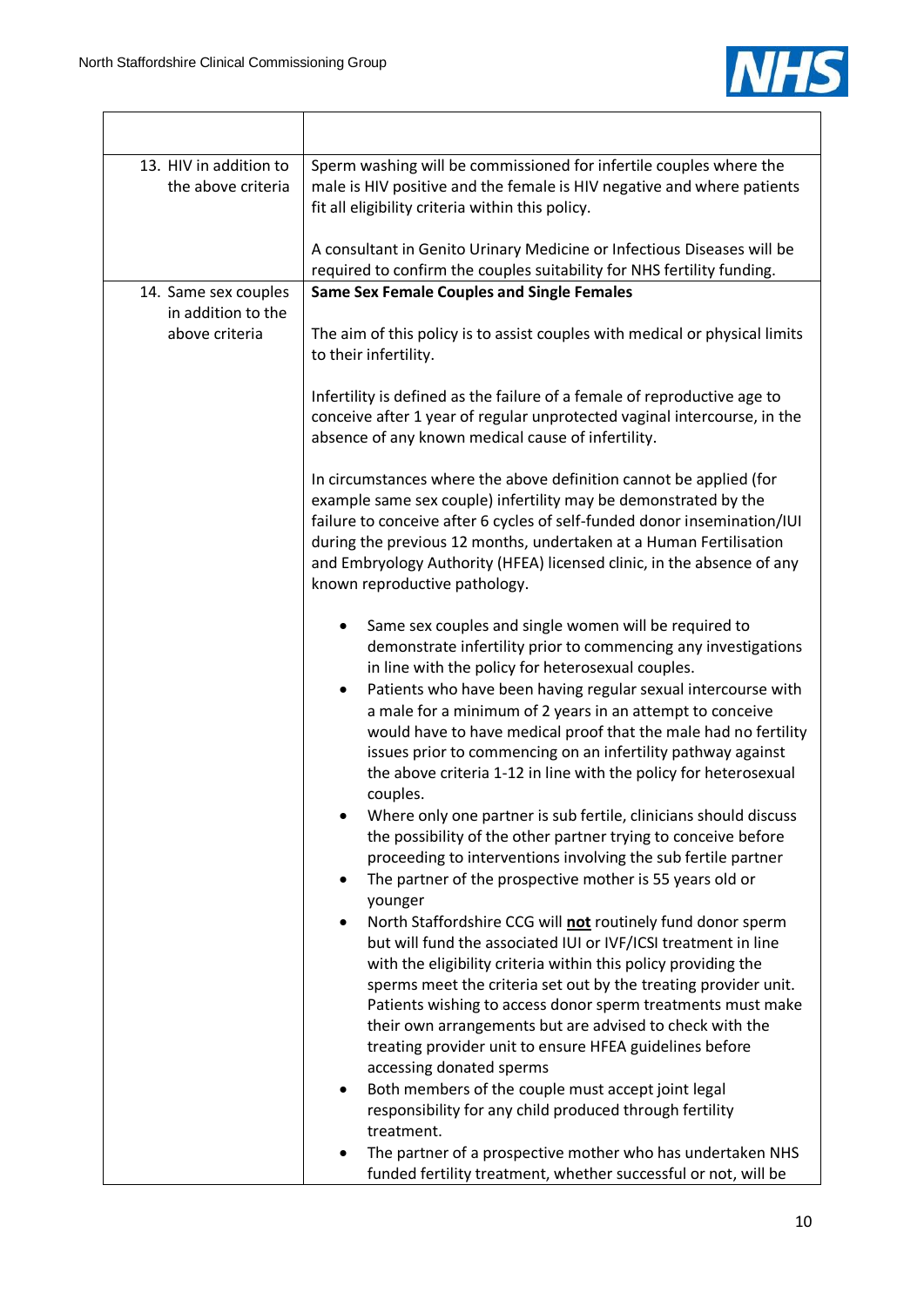

| deemed to have received their entitlement to NHS funded<br>fertility treatment upon completion of this cycle in line with the<br>criteria for heterosexual couples and will not be eligible for<br>additional cycles with their partner or any future partners.<br>Same sex fertile couples or fertile single women will not be<br>funded for assisted conception methods under this policy.<br>Couples will required to fit all other criteria within this policy in<br>line with heterosexual couples |
|---------------------------------------------------------------------------------------------------------------------------------------------------------------------------------------------------------------------------------------------------------------------------------------------------------------------------------------------------------------------------------------------------------------------------------------------------------------------------------------------------------|
| Same sex male couples                                                                                                                                                                                                                                                                                                                                                                                                                                                                                   |
| Same sex male couples will not be able to access fertility<br>٠<br>treatment within their relationship but may be eligible for some<br>assistance if there are medical infertility issues in both partners<br>and both partners fit the above criteria for funding. These cases<br>will considered via the Individual Funding Request panel on the<br>basis of exceptionality.                                                                                                                          |

# **Bibliography**

- Stoke on Trent Clinical Commissioning Group, Service Specification for Assisted Conception (2010)
- NHS Bristol, North Somerset and South Gloucestershire, Fertility Treatment (2010)
- East of England Specialised Commissioning Group, Fertility Services Commissioning Policy (2011)
- Oxfordshire PCT, Assisted Conception Services (2010)
- Infertility Network UK, Standardising Access Criteria to NHS Fertility Treatment (2010)
- South Staffordshire Primary Care Trust, Commissioning Policy and Referral Guidelines for Assisted Reproduction Treatments (2010)
- Yorkshire and the Humber Specialised Commissioning Group, Commissioning Policy for Fertility Services (2011)
- NICE Guidance CG001 'Fertility: assessment and treatment for people with fertility problems' (2004)
- The Human Fertilisation and Embryology Authority (HFEA) document 'The Best Start to Life' (2007)
- Regulated Fertility Services: A Commissioning Aid (2009)
- Schmidt L. Infertility and assisted Reproduction in Denmark. Epidemiology and psychosocial consequences. *Dan Med Bull. (2006)* Nov;53 (4):390-417

General reading was obtained from the following sources:

- Department of Health Website
- HFEA website
- Infertility UK website